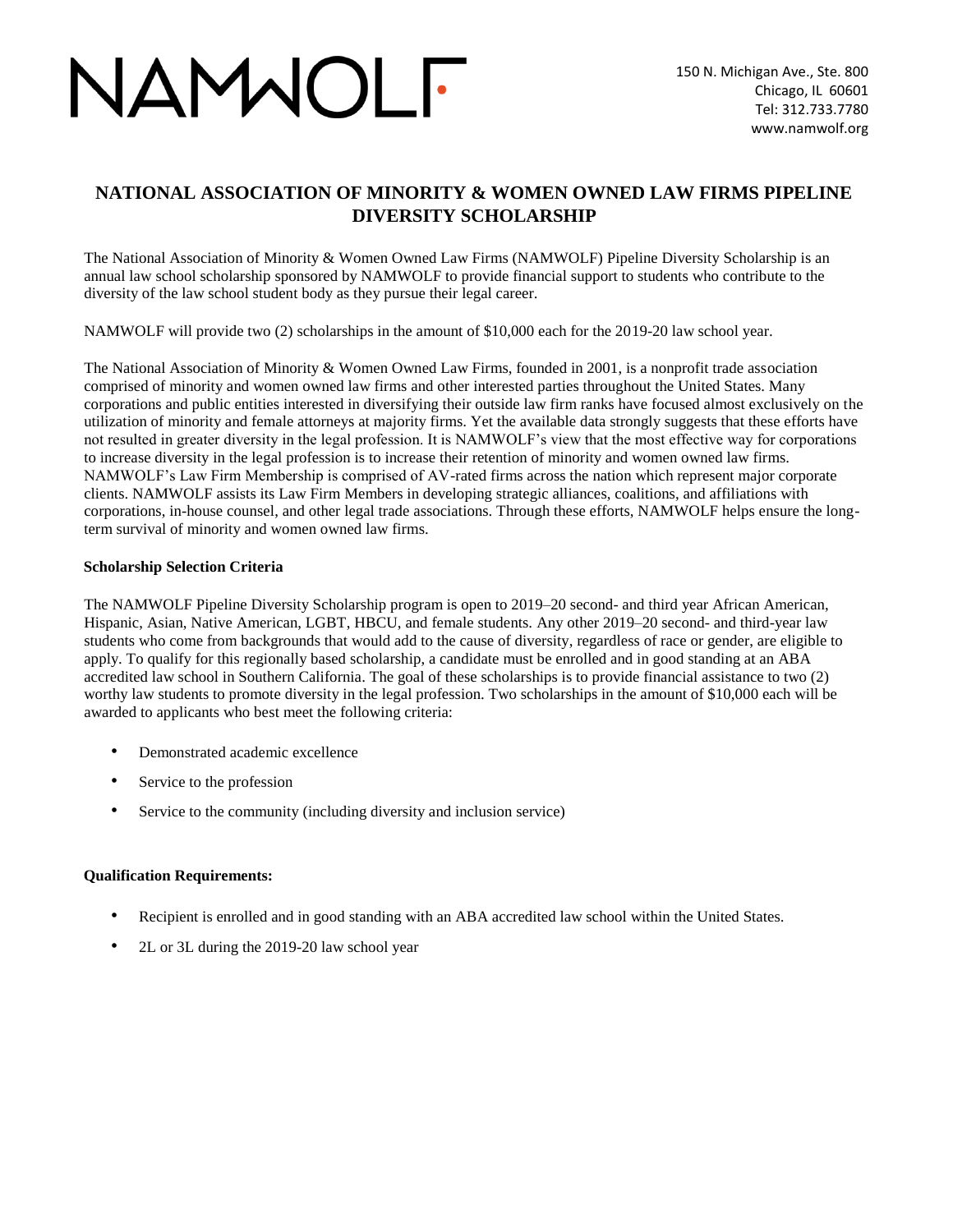## VAMMOLF

#### **Application Process:**

- The attached application and related materials must be completed and emailed to scholarship@namwolf.org no later than **June 14, 2019**.
- Two letters of recommendation (Academic or Employer) forwarded directly to Scholarship Selection Committee.
- □ Submit a copy of your résumé.
- □ Submit a copy of your most recent law school transcript (official or unofficial).
- □ Provide high resolution JPEG photo for program material.
- Finalists will be interviewed via teleconference or videoconference with Scholarship Selection Committee.

#### **Deadline:**

All application materials must be sent in PDF via email on or before the June 14, 2019 deadline.

Applications, related materials, and questions should be directed to: NAMWOLF Scholarship Selection Committee at scholarship@namwolf.org.

#### **Notification:**

The Scholarship Selection Committee will notify scholarship recipients by August 19, 2019. Recipients will be invited to attend the 2019 Annual Meeting & Law Firm Expo September 22-25, 2019 at the JW Marriott Los Angeles L.A. LIVE. Recipients will be introduced to the NAMWOLF membership during the Annual Meeting.

### **NATIONAL ASSOCIATION OF MINORITY & WOMEN OWNED LAW FIRMS DIVERSITY SCHOLARSHIP**

#### **I. Personal Information (Type or print clearly)**

| <b>Full Name:</b>         |                                           | DOB:<br>the contract of the contract of the contract of the contract of the contract of |
|---------------------------|-------------------------------------------|-----------------------------------------------------------------------------------------|
| <b>Mailing Address:</b>   |                                           |                                                                                         |
| <b>Permanent Address:</b> |                                           |                                                                                         |
| <b>Phone Number:</b>      |                                           |                                                                                         |
| Gender: (optional)        | Gender Preferred Pronoun DLGBT (optional) |                                                                                         |
| Ethnicity: (optional)     | $\Box$ Native American<br>$\Box$ Asian    | Hispanic<br>$\Box$                                                                      |
|                           | $\Box$ Black/African American             | Two or more races<br>$\Box$                                                             |